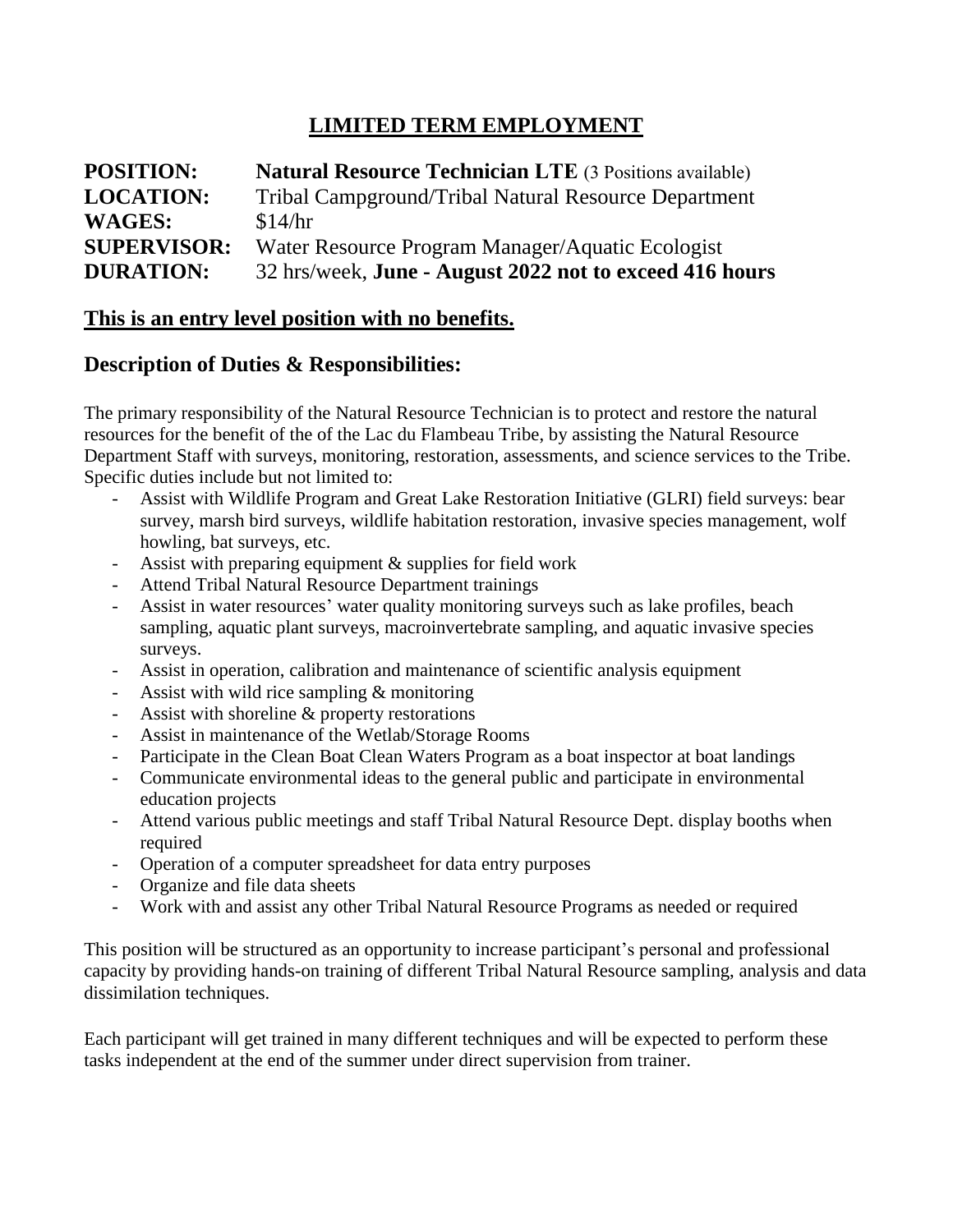## **Position Relationships:**

**Internal:** The Natural Resource Department has frequent contact with other program staff in the Natural Resource Department including Historic Preservation, Roads, Water and Sewer, Land, Fish and Wildlife, and Environmental. The Department also has frequent contact with Planning, Accounting, GIS, MIS, and the Campground.

**External:** The Natural Resource Department has frequent contact with BIA, Environmental Protection Agency (EPA), Natural Resource Conservation Service (NRCS), US Geologic Service (USGS), US Army Corps of Engineers (US ACE), WI Department of Natural Resources (WI DNR) and Fish and Wildlife Service pertaining to grant administration and regulations. The Natural Resource Department also has frequent contact with tribal members, general public, LDF TOWN, Vilas/ Iron/Oneida County, WI DNR, GLIFWC, UW Extension, and environmental nonprofits.

### **Education & Experience:**

High School Diploma or equivalent (GED) required.

### **Qualifications:**

- *18 years of age or older*
- *Valid driver's license*
- Basic knowledge of science that can be obtained through a high school education (GED)
- Must be able to work independently
- Ability to work as a team
- Able to fill out forms neatly and keep orderly records
- Must be able to learn to identify wildlife  $&$  plants
- Must be of physical condition to be able to stand or sit in a boat for long periods of time out side in all weather conditions
- Must have an interest in protecting Tribal natural resources
- Able to use a computer and internet
- Able to work weekend and holidays
- Must submit to and pass drug test

#### **Supervision Received:**

The Natural Resource Technician will report directly to the Water Resource Program Manager/Aquatic Ecologist. The Natural Resource Technician will also be supervised by a Natural Resource Department Staff during training periods. When the Water Resource Program Manager/Aquatic Ecologist is not available, they will report to the GLRI Program Manager; when either are not available, then report to Environmental Specialist.

#### **Work Environment:**